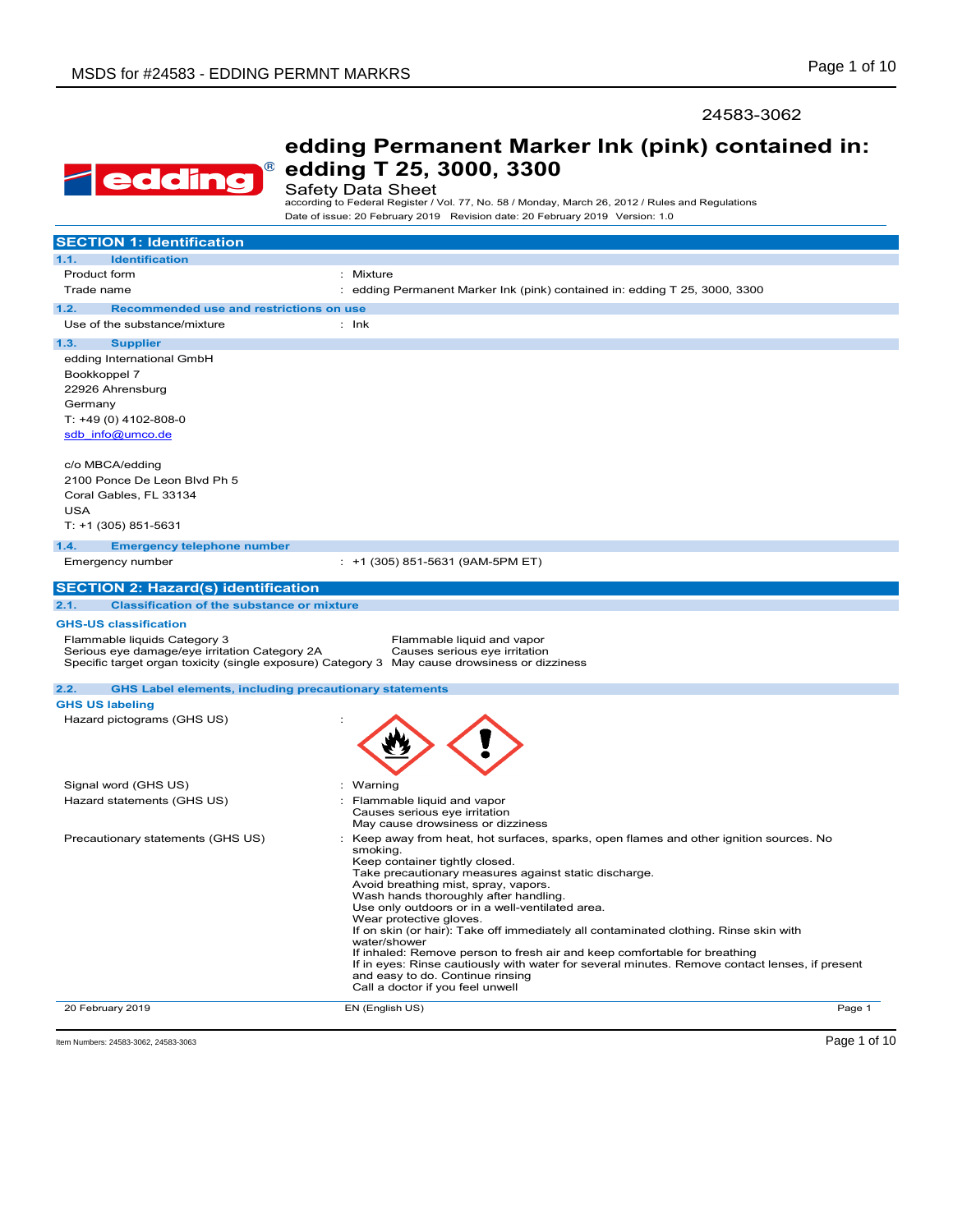### Safety Data Sheet

according to Federal Register / Vol. 77, No. 58 / Monday, March 26, 2012 / Rules and Regulations

If eye irritation persists: Get medical advice/attention. Store in a well-ventilated place. Keep cool.

Store locked up.

Dispose of contents/container to hazardous or special waste collection point, in accordance with local, regional, national and/or international regulation

**2.3. Other hazards which do not result in classification**

No additional information available

**2.4. Unknown acute toxicity (GHS US)**

Not applicable

### **SECTION 3: Composition/Information on ingredients**

```
3.1. Substances
```
Not applicable

**3.2. Mixtures**

| <b>Name</b>                                                                                                                                                                                                                                        | <b>Product identifier</b> | $\frac{9}{6}$ | <b>GHS-US classification</b>                  |
|----------------------------------------------------------------------------------------------------------------------------------------------------------------------------------------------------------------------------------------------------|---------------------------|---------------|-----------------------------------------------|
| 1-methoxy-2-propanol, monopropylene glycol methyl ether                                                                                                                                                                                            | (CAS-No.) 107-98-2        | < 75          | Flam. Lig. 3, H226<br>STOT SE 3, H336         |
| Ethyl alcohol                                                                                                                                                                                                                                      | (CAS-No.) 64-17-5         | < 10          | Flam. Lig. 2, H225<br>Eye Irrit. 2A, H319     |
| Amines, rosin, compounds with 9-(2-carboxyphenyl)-3,6-<br>bis(diethylamino)xanthylium chloride and disodium<br>hydrogen bis[4-[(4,5-dihydro-3-methyl-5-oxo-1-phenyl-1H-<br>pyrazol-4-yl)azo]-3-hydroxy-1-naphthalenesulfonato(3-<br>)]chromate(3-) | (CAS-No.) 97862-65-2      | < 5           | Acute Tox. 4 (Oral), H302                     |
| Xanthylium, 9-[2-(ethoxycarbonyl)phenyl]-3,6-<br>bis(ethylamino)-2,7-dimethyl-, ethyl sulfate                                                                                                                                                      | (CAS-No.) 26694-69-9      | $\leq$ 3      | Acute Tox. 4 (Oral), H302<br>Eve Dam, 1, H318 |

Full text of hazard classes and H-statements : see section 16

| <b>SECTION 4: First-aid measures</b>                                    |                                                                                                                                                                                             |
|-------------------------------------------------------------------------|---------------------------------------------------------------------------------------------------------------------------------------------------------------------------------------------|
| 4.1.<br><b>Description of first aid measures</b>                        |                                                                                                                                                                                             |
| First-aid measures after inhalation                                     | Remove person to fresh air and keep comfortable for breathing. Obtain medical attention if<br>breathing difficulty persists.                                                                |
| First-aid measures after skin contact                                   | Wash off with soap and plenty of water. Obtain medical attention if irritation persists.                                                                                                    |
| First-aid measures after eye contact                                    | Rinse immediately with plenty of water for 15 minutes. Remove contact lenses, if present and<br>easy to do. Continue rinsing. If eye irritation persists: Get medical advice and attention. |
| First-aid measures after ingestion                                      | Rinse mouth. Never give anything by mouth to an unconscious person. Get medical<br>advice/attention if you feel unwell.                                                                     |
| 4.2.<br>Most important symptoms and effects (acute and delayed)         |                                                                                                                                                                                             |
| Symptoms/effects after inhalation                                       | : May cause drowsiness or dizziness.                                                                                                                                                        |
| Symptoms/effects after skin contact                                     | : May cause slight temporary irritation.                                                                                                                                                    |
| Symptoms/effects after eye contact                                      | : Causes serious eye irritation.                                                                                                                                                            |
| Symptoms/effects after ingestion                                        | : May cause gastrointestinal irritation, nausea, vomiting and diarrhea.                                                                                                                     |
| 4.3.<br>Immediate medical attention and special treatment, if necessary |                                                                                                                                                                                             |
| Treat symptomatically.                                                  |                                                                                                                                                                                             |
| <b>SECTION 5: Fire-fighting measures</b>                                |                                                                                                                                                                                             |
| Suitable (and unsuitable) extinguishing media<br>5.1.                   |                                                                                                                                                                                             |
| Suitable extinguishing media                                            | : Alcohol-resistant foam. dry extinguishing powder. Carbon dioxide (CO2).                                                                                                                   |
| Unsuitable extinguishing media                                          | : Do not use water jet.                                                                                                                                                                     |
| Specific hazards arising from the chemical<br>5.2.                      |                                                                                                                                                                                             |
| Fire hazard                                                             | Highly flammable liquid and vapor. On combustion, forms: carbon oxides (CO and CO2).                                                                                                        |

|      | Item Numbers: 24583-3062, 24583-3063                           |                                                                                                 | Page 2 of 10 |
|------|----------------------------------------------------------------|-------------------------------------------------------------------------------------------------|--------------|
|      | 20 February 2019                                               | EN (English US)                                                                                 | 2/10         |
|      | Protection during firefighting                                 | : Do not enter fire area without proper protective equipment, including respiratory protection. |              |
|      | Firefighting instructions                                      | Evacuate personnel to a safe area. Exercise caution when fighting any chemical fire.            |              |
| 5.3. | Special protective equipment and precautions for fire-fighters |                                                                                                 |              |
|      | Explosion hazard                                               | No direct explosion hazard.                                                                     |              |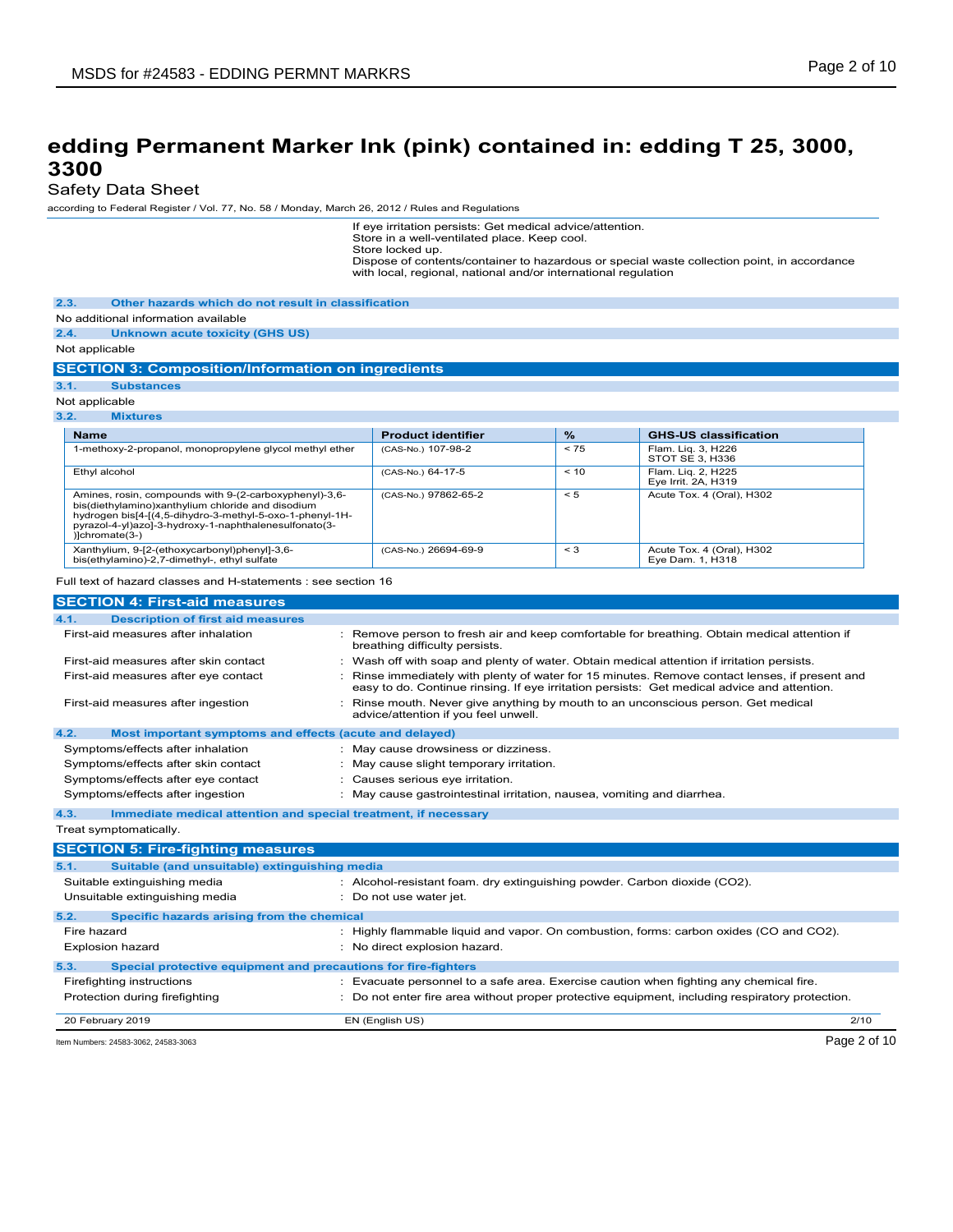Safety Data Sheet

according to Federal Register / Vol. 77, No. 58 / Monday, March 26, 2012 / Rules and Regulations

| <b>SECTION 6: Accidental release measures</b>                                                |                                                                                                                                                                                  |  |
|----------------------------------------------------------------------------------------------|----------------------------------------------------------------------------------------------------------------------------------------------------------------------------------|--|
| 6.1.<br>Personal precautions, protective equipment and emergency procedures                  |                                                                                                                                                                                  |  |
| 6.1.1.<br>For non-emergency personnel<br>Protective equipment<br><b>Emergency procedures</b> | : For further information refer to section 8: "Exposure controls/personal protection".<br>Evacuate unnecessary personnel.                                                        |  |
| 6.1.2.<br>For emergency responders<br>Protective equipment<br><b>Emergency procedures</b>    | : For further information refer to section 8: "Exposure controls/personal protection".<br>: Ventilate area. Eliminate all ignition sources if safe to do so.                     |  |
| 6.2.<br><b>Environmental precautions</b>                                                     |                                                                                                                                                                                  |  |
| Do not discharge into drains or the environment.                                             |                                                                                                                                                                                  |  |
| Methods and material for containment and cleaning up<br>6.3.                                 |                                                                                                                                                                                  |  |
| Methods for cleaning up                                                                      | : No special decontamination procedures needed. Absorb remaining liquid with sand or inert<br>absorbent and remove to safe place. Collect spillage.                              |  |
| <b>Reference to other sections</b><br>6.4.                                                   |                                                                                                                                                                                  |  |
|                                                                                              | For further information refer to section 8: "Exposure controls/personal protection". For disposal of residues refer to section 13: "Disposal considerations".                    |  |
| <b>SECTION 7: Handling and storage</b>                                                       |                                                                                                                                                                                  |  |
| <b>Precautions for safe handling</b><br>7.1.                                                 |                                                                                                                                                                                  |  |
| Precautions for safe handling                                                                | : Ensure adequate ventilation. Do not breathe vapors. Take precautionary measures against<br>static discharge. Keep away from open flames, hot surfaces and sources of ignition. |  |
| Hygiene measures                                                                             | Use good personal hygiene practices. Do not eat, drink or smoke when using this product.<br>Wash hands thoroughly after handling. Wash contaminated clothing prior to re-use.    |  |
| 7.2.<br>Conditions for safe storage, including any incompatibilities                         |                                                                                                                                                                                  |  |
| Storage conditions                                                                           | : Keep container closed when not in use. Store tightly closed in a dry, cool and well-ventilated<br>place.                                                                       |  |

Incompatible materials **incompatible materials incompatible materials incompatible** materials

### **SECTION 8: Exposure controls/personal protection**

**8.1. Control parameters**

| 1-methoxy-2-propanol, monopropylene glycol methyl ether (107-98-2)                                                                                                                                                                                   |                                       |                                                                                                                                                                                                                                                                                                                                                                                     |  |  |
|------------------------------------------------------------------------------------------------------------------------------------------------------------------------------------------------------------------------------------------------------|---------------------------------------|-------------------------------------------------------------------------------------------------------------------------------------------------------------------------------------------------------------------------------------------------------------------------------------------------------------------------------------------------------------------------------------|--|--|
| <b>ACGIH</b>                                                                                                                                                                                                                                         | Local name                            | 1-Methoxy-2-propanol                                                                                                                                                                                                                                                                                                                                                                |  |  |
| <b>ACGIH</b>                                                                                                                                                                                                                                         | ACGIH TWA (ppm)                       | 50 ppm                                                                                                                                                                                                                                                                                                                                                                              |  |  |
| <b>ACGIH</b>                                                                                                                                                                                                                                         | ACGIH STEL (ppm)                      | $100$ ppm                                                                                                                                                                                                                                                                                                                                                                           |  |  |
| <b>ACGIH</b>                                                                                                                                                                                                                                         | Remark (ACGIH)                        | Eye irr; CNS impair; A4 (Not classifiable as a Human<br>Carcinogen: Agents which cause concern that they<br>could be carcinogenic for humans but which cannot be<br>assessed conclusively because of a lack of data. In<br>vitro or animal studies do not provide indications of<br>carcinogenicity which are sufficient to classify the<br>agent into one of the other categories) |  |  |
| <b>NIOSH</b>                                                                                                                                                                                                                                         | NIOSH REL (TWA) (mg/m <sup>3</sup> )  | 360 mg/ $m3$                                                                                                                                                                                                                                                                                                                                                                        |  |  |
| <b>NIOSH</b>                                                                                                                                                                                                                                         | NIOSH REL (TWA) (ppm)                 | $100$ ppm                                                                                                                                                                                                                                                                                                                                                                           |  |  |
| <b>NIOSH</b>                                                                                                                                                                                                                                         | NIOSH REL (STEL) (mg/m <sup>3</sup> ) | 540 mg/m $3$                                                                                                                                                                                                                                                                                                                                                                        |  |  |
| <b>NIOSH</b>                                                                                                                                                                                                                                         | NIOSH REL (STEL) (ppm)                | $150$ ppm                                                                                                                                                                                                                                                                                                                                                                           |  |  |
| Amines, rosin, compounds with 9-(2-carboxyphenyl)-3,6-bis(diethylamino)xanthylium chloride and disodium hydrogen bis[4-[(4,5-<br>dihydro-3-methyl-5-oxo-1-phenyl-1H-pyrazol-4-yl)azo]-3-hydroxy-1-naphthalenesulfonato(3-)]chromate(3-) (97862-65-2) |                                       |                                                                                                                                                                                                                                                                                                                                                                                     |  |  |
| Not applicable                                                                                                                                                                                                                                       |                                       |                                                                                                                                                                                                                                                                                                                                                                                     |  |  |
| Ethyl alcohol (64-17-5)                                                                                                                                                                                                                              |                                       |                                                                                                                                                                                                                                                                                                                                                                                     |  |  |
| <b>ACGIH</b>                                                                                                                                                                                                                                         | Local name                            | Ethanol                                                                                                                                                                                                                                                                                                                                                                             |  |  |
| <b>ACGIH</b>                                                                                                                                                                                                                                         | ACGIH STEL (ppm)                      | 1000 ppm                                                                                                                                                                                                                                                                                                                                                                            |  |  |
|                                                                                                                                                                                                                                                      |                                       |                                                                                                                                                                                                                                                                                                                                                                                     |  |  |
| 20 February 2019                                                                                                                                                                                                                                     | EN (English US)                       | 3/10                                                                                                                                                                                                                                                                                                                                                                                |  |  |

Item Numbers: 24583-3062, 24583-3063 Page 3 of 10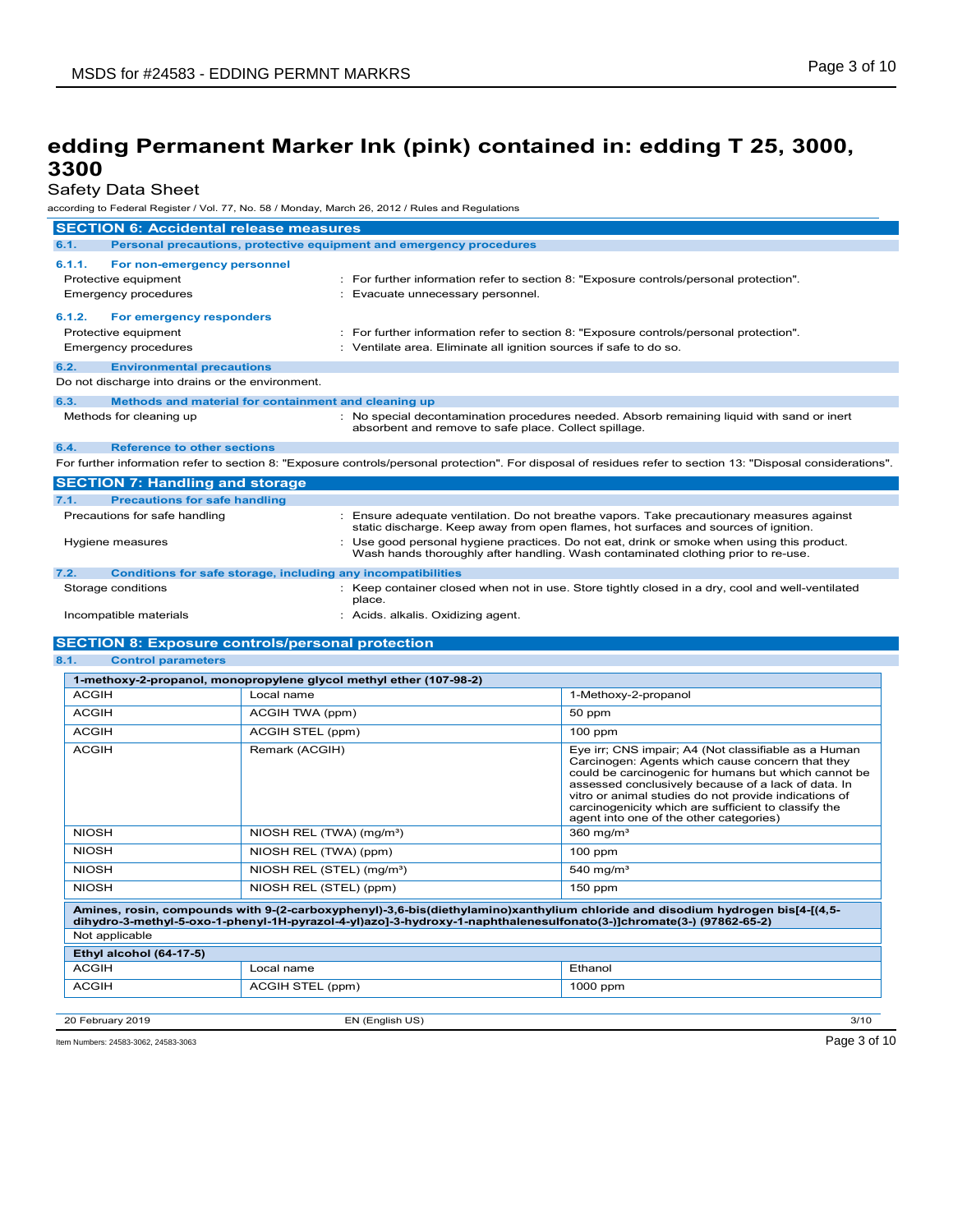# Safety Data Sheet

according to Federal Register / Vol. 77, No. 58 / Monday, March 26, 2012 / Rules and Regulations

| Ethyl alcohol (64-17-5)                                                                                |                                      |                                                                                                      |  |
|--------------------------------------------------------------------------------------------------------|--------------------------------------|------------------------------------------------------------------------------------------------------|--|
| <b>ACGIH</b>                                                                                           | Remark (ACGIH)                       | TLV® Basis: URT irr. Notations: A3 (Confirmed Animal<br>Carcinogen with Unknown Relevance to Humans) |  |
| <b>ACGIH</b>                                                                                           | Regulatory reference                 | <b>ACGIH 2018</b>                                                                                    |  |
| <b>OSHA</b>                                                                                            | OSHA PEL (TWA) (mg/m <sup>3</sup> )  | 1900 mg/m <sup>3</sup>                                                                               |  |
| <b>OSHA</b>                                                                                            | OSHA PEL (TWA) (ppm)                 | 1000 ppm                                                                                             |  |
| <b>OSHA</b>                                                                                            | Regulatory reference (US-OSHA)       | <b>OSHA Annotated Table Z-1</b>                                                                      |  |
| <b>IDLH</b>                                                                                            | US IDLH (ppm)                        | 3300 ppm (10% LEL)                                                                                   |  |
| <b>NIOSH</b>                                                                                           | NIOSH REL (TWA) (mg/m <sup>3</sup> ) | 1900 mg/m $3$                                                                                        |  |
| <b>NIOSH</b>                                                                                           | NIOSH REL (TWA) (ppm)                | 1000 ppm                                                                                             |  |
| Xanthylium, 9-[2-(ethoxycarbonyl)phenyl]-3,6-bis(ethylamino)-2,7-dimethyl-, ethyl sulfate (26694-69-9) |                                      |                                                                                                      |  |
| Not applicable                                                                                         |                                      |                                                                                                      |  |

#### **8.2. Appropriate engineering controls**

No additional information available

**8.3. Individual protection measures/Personal protective equipment**

#### **Hand protection:**

Impermeable protective gloves

### **Eye protection:**

Chemical goggles or safety glasses

#### **Skin and body protection:**

Long sleeved protective clothing

#### **Respiratory protection:**

An approved organic vapor respirator/supplied air or self-contained breathing apparatus must be used when vapor concentration exceeds applicable exposure limits

#### **SECTION 9: Physical and chemical properties**

| 9.1.<br>Information on basic physical and chemical properties |                             |      |
|---------------------------------------------------------------|-----------------------------|------|
| Physical state                                                | : Liquid                    |      |
| Appearance                                                    | : Opaque.                   |      |
| Color                                                         | $:$ pink                    |      |
| Odor                                                          | : Characteristic            |      |
| Odor threshold                                                | : No data available         |      |
| рH                                                            | : 3.8                       |      |
| Melting point                                                 | : No data available         |      |
| Freezing point                                                | : No data available         |      |
| Boiling point                                                 | : 105 °C (221 °F)           |      |
| Flash point                                                   | : 26 °C (78.8 °F)           |      |
| Relative evaporation rate (butyl acetate=1)                   | : No data available         |      |
| Flammability (solid, gas)                                     | : Not applicable.           |      |
| Vapor pressure                                                | : No data available         |      |
| Vapor pressure at 50 °C                                       | : $< 110$ kPa               |      |
| Relative vapor density at 20 °C                               | : No data available         |      |
| Relative density                                              | : No data available         |      |
| Specific gravity / density                                    | : $0.948$ g/cm <sup>3</sup> |      |
| Solubility                                                    | : No data available         |      |
| Log Pow                                                       | : No data available         |      |
|                                                               |                             |      |
| 20 February 2019                                              | EN (English US)             | 4/10 |

Item Numbers: 24583-3062, 24583-3063 Page 4 of 10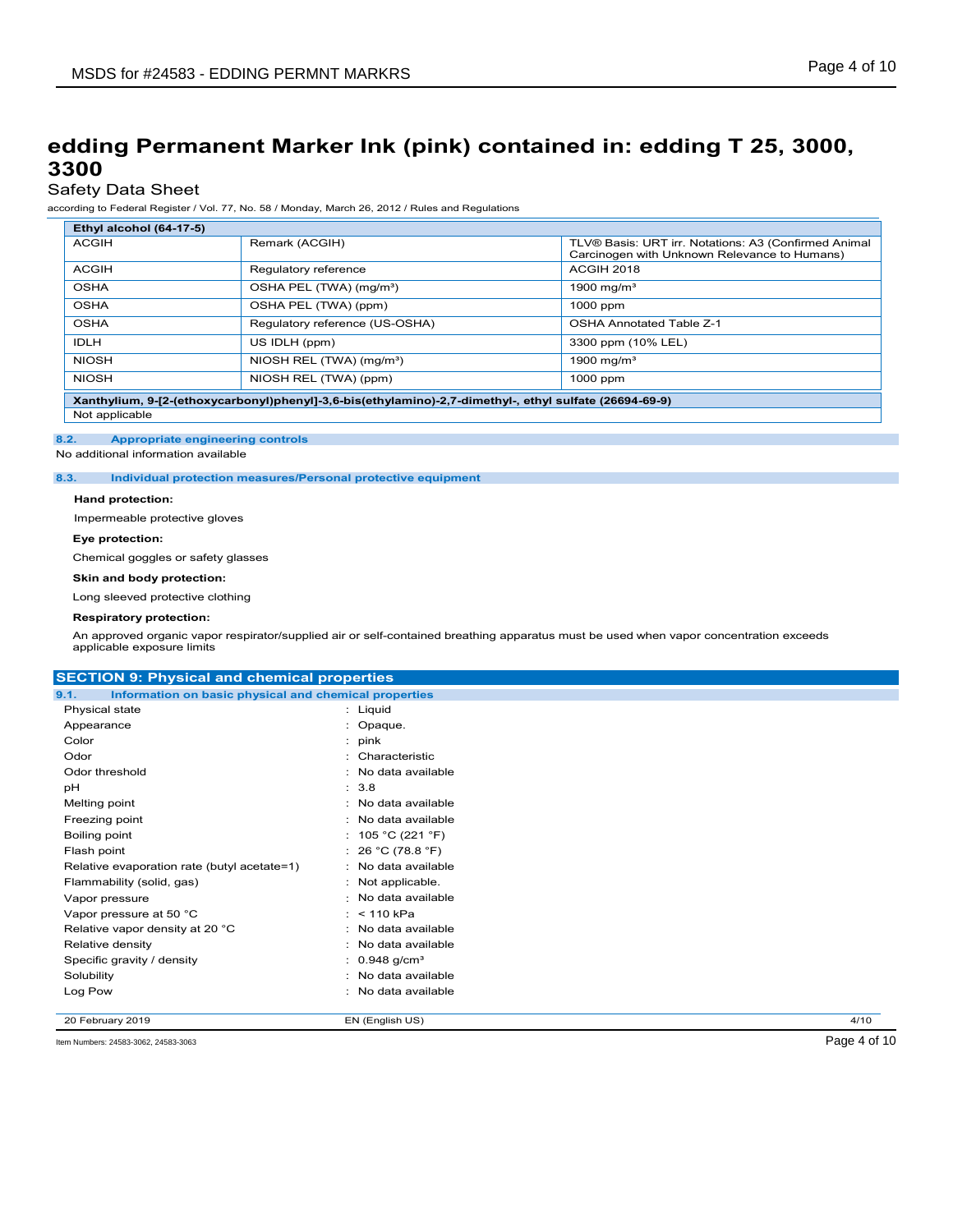## Safety Data Sheet

| Auto-ignition temperature<br>Decomposition temperature                                         | : No data available<br>: No data available                                          |
|------------------------------------------------------------------------------------------------|-------------------------------------------------------------------------------------|
| Viscosity, kinematic                                                                           | No data available                                                                   |
| Viscosity, dynamic                                                                             | No data available                                                                   |
| <b>Explosion limits</b>                                                                        | No data available                                                                   |
| <b>Explosive properties</b>                                                                    | No data available                                                                   |
| Oxidizing properties                                                                           | No data available                                                                   |
| 9.2.<br><b>Other information</b>                                                               |                                                                                     |
| No additional information available                                                            |                                                                                     |
| <b>SECTION 10: Stability and reactivity</b>                                                    |                                                                                     |
| 10.1.<br><b>Reactivity</b><br>Flammable liquid and vapor.                                      |                                                                                     |
| 10.2.<br><b>Chemical stability</b>                                                             |                                                                                     |
| Stable under normal conditions.                                                                |                                                                                     |
| 10.3.<br><b>Possibility of hazardous reactions</b>                                             |                                                                                     |
| Hazardous polymerization will not occur.                                                       |                                                                                     |
| <b>Conditions to avoid</b><br>10.4.                                                            |                                                                                     |
| Keep away from heat, hot surfaces, sparks, open flames and other ignition sources. No smoking. |                                                                                     |
| 10.5.<br><b>Incompatible materials</b>                                                         |                                                                                     |
| Acids. alkalis. Oxidizing agent.                                                               |                                                                                     |
| <b>Hazardous decomposition products</b><br>10.6.                                               |                                                                                     |
| On combustion, forms: carbon oxides (CO and CO2). Hydrogen.                                    |                                                                                     |
| <b>SECTION 11: Toxicological information</b>                                                   |                                                                                     |
| 11.1.<br><b>Information on toxicological effects</b>                                           |                                                                                     |
| Acute toxicity (oral)                                                                          | : Not classified (Based on available data, the classification criteria are not met) |
| Acute toxicity (dermal)                                                                        | : Not classified (Based on available data, the classification criteria are not met) |
| Acute toxicity (inhalation)                                                                    | : Not classified (Based on available data, the classification criteria are not met) |
| 1-methoxy-2-propanol, monopropylene glycol methyl ether (107-98-2)                             |                                                                                     |
| LD50 oral rat                                                                                  | 5000 mg/kg                                                                          |
| LD50 dermal rabbit<br>LC50 inhalation rat (mg/l)                                               | $13$ g/kg<br>$> 6$ mg/l/4h                                                          |
| LC50 inhalation rat (ppm)                                                                      | > 7559 ppm (Exposure time: 6 h)                                                     |
|                                                                                                |                                                                                     |
| Ethyl alcohol (64-17-5)<br>LD50 oral rat                                                       | 7060 mg/kg                                                                          |
| LC50 inhalation rat (mg/l)                                                                     | 124.7 mg/l/4h                                                                       |
| Skin corrosion/irritation                                                                      | : Not classified (Based on available data, the classification criteria are not met) |
|                                                                                                | pH: 3.8                                                                             |
| Serious eye damage/irritation                                                                  | : Causes serious eye irritation.                                                    |
|                                                                                                | pH: 3.8                                                                             |
| Respiratory or skin sensitization                                                              | Not classified (Based on available data, the classification criteria are not met)   |
| Germ cell mutagenicity                                                                         | Not classified (Based on available data, the classification criteria are not met)   |
| Carcinogenicity                                                                                | Not classified (Based on available data, the classification criteria are not met)   |
| Reproductive toxicity                                                                          | Not classified (Based on available data, the classification criteria are not met)   |
| Specific target organ toxicity - single exposure                                               | : May cause drowsiness or dizziness.                                                |
|                                                                                                |                                                                                     |
| 1-methoxy-2-propanol, monopropylene glycol methyl ether (107-98-2)                             |                                                                                     |

20 February 2019 EN (English US) 5/10

Item Numbers: 24583-3062, 24583-3063 Page 5 of 10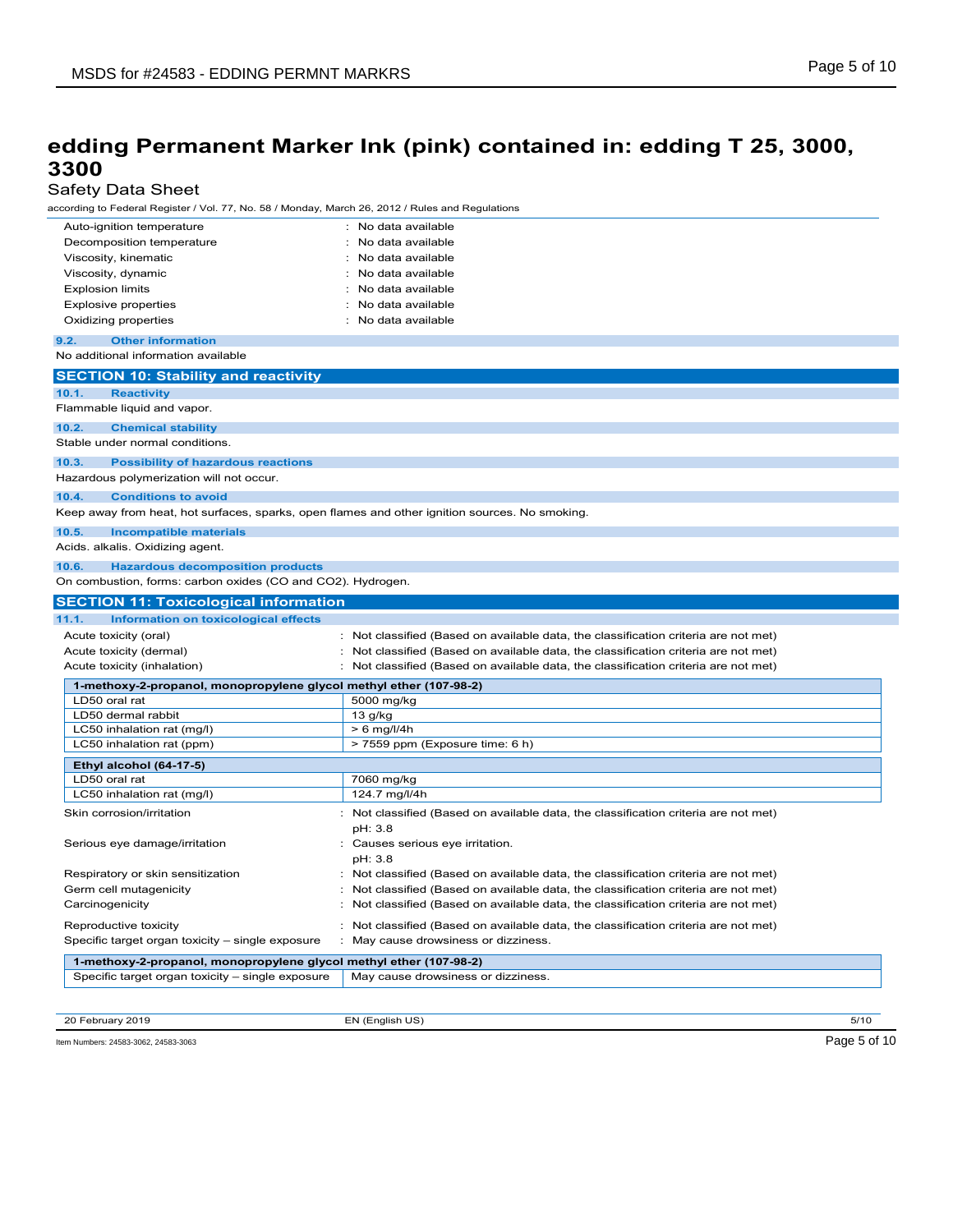### Safety Data Sheet

according to Federal Register / Vol. 77, No. 58 / Monday, March 26, 2012 / Rules and Regulations

| Specific target organ toxicity - repeated<br>exposure | : Not classified (Based on available data, the classification criteria are not met) |
|-------------------------------------------------------|-------------------------------------------------------------------------------------|
| Aspiration hazard                                     | : Not classified (Based on available data, the classification criteria are not met) |
| Viscosity, kinematic                                  | : No data available                                                                 |
| Likely routes of exposure                             | Skin and eye contact. Ingestion. Inhalation.                                        |
| Symptoms/effects after inhalation                     | May cause drowsiness or dizziness.                                                  |
| Symptoms/effects after skin contact                   | May cause slight temporary irritation.                                              |
| Symptoms/effects after eye contact                    | Causes serious eye irritation.                                                      |
| Symptoms/effects after ingestion                      | May cause gastrointestinal irritation, nausea, vomiting and diarrhea.               |

### **SECTION 12: Ecological information**

| 12.1.<br><b>Toxicity</b>       |                                                                                |  |  |
|--------------------------------|--------------------------------------------------------------------------------|--|--|
| Ecology - general              | This material has not been tested for environmental effects.                   |  |  |
|                                | 1-methoxy-2-propanol, monopropylene glycol methyl ether (107-98-2)             |  |  |
| LC50 fish 1                    | 20.8 g/l (Exposure time: 96 h - Species: Pimephales promelas [static])         |  |  |
| EC50 Daphnia 1                 | 23300 mg/l (Exposure time: 48 h - Species: Daphnia magna)                      |  |  |
| Ethyl alcohol (64-17-5)        |                                                                                |  |  |
| $LC50$ fish 1                  | 12.0 - 16.0 ml/l (Exposure time: 96 h - Species: Oncorhynchus mykiss [static]) |  |  |
| LC50 other aquatic organisms 1 | 5012 mg/l 48 hours- daphnia                                                    |  |  |
| EC50 Daphnia 1                 | 9268 - 14221 mg/l (Exposure time: 48 h - Species: Daphnia magna)               |  |  |
| LC50 fish 2                    | > 100 mg/l (Exposure time: 96 h - Species: Pimephales promelas [static])       |  |  |
| EC50 Daphnia 2                 | 2 mg/l (Exposure time: 48 h - Species: Daphnia magna [Static])                 |  |  |
| ErC50 (algae)                  | 275 mg/l                                                                       |  |  |
| ErC50 (other aquatic plants)   | 4432 mg/l                                                                      |  |  |
| NOEC (acute)                   | 9.6 mg/l Daphnia magna                                                         |  |  |

### **12.2. Persistence and degradability**

### No additional information available

#### **12.3. Bioaccumulative potential**

| 1-methoxy-2-propanol, monopropylene glycol methyl ether (107-98-2)  |                                                                                                  |
|---------------------------------------------------------------------|--------------------------------------------------------------------------------------------------|
| BCF fish 1                                                          | $\leq$ 2                                                                                         |
| Log Pow                                                             | $-0.437$                                                                                         |
|                                                                     |                                                                                                  |
| Ethyl alcohol (64-17-5)                                             |                                                                                                  |
| Log Pow                                                             | $-0.32$                                                                                          |
| 12.4.<br><b>Mobility in soil</b>                                    |                                                                                                  |
| No additional information available                                 |                                                                                                  |
| 12.5.<br><b>Other adverse effects</b>                               |                                                                                                  |
| No additional information available                                 |                                                                                                  |
| <b>SECTION 13: Disposal considerations</b>                          |                                                                                                  |
| <b>Disposal methods</b><br>13.1.                                    |                                                                                                  |
| Product/Packaging disposal recommendations                          | : Recycle or dispose of in compliance with current legislation.                                  |
| <b>SECTION 14: Transport information</b>                            |                                                                                                  |
| <b>Department of Transportation (DOT)</b><br>In accordance with DOT |                                                                                                  |
| Transport document description                                      | UN1263 Paint related material (1-methoxy-2-propanol, monopropylene glycol methyl ether), 3,<br>ш |
| UN-No.(DOT)                                                         | <b>UN1263</b>                                                                                    |
| 20 February 2019                                                    | EN (English US)<br>6/10                                                                          |

Item Numbers: 24583-3062, 24583-3063 Page 6 of 10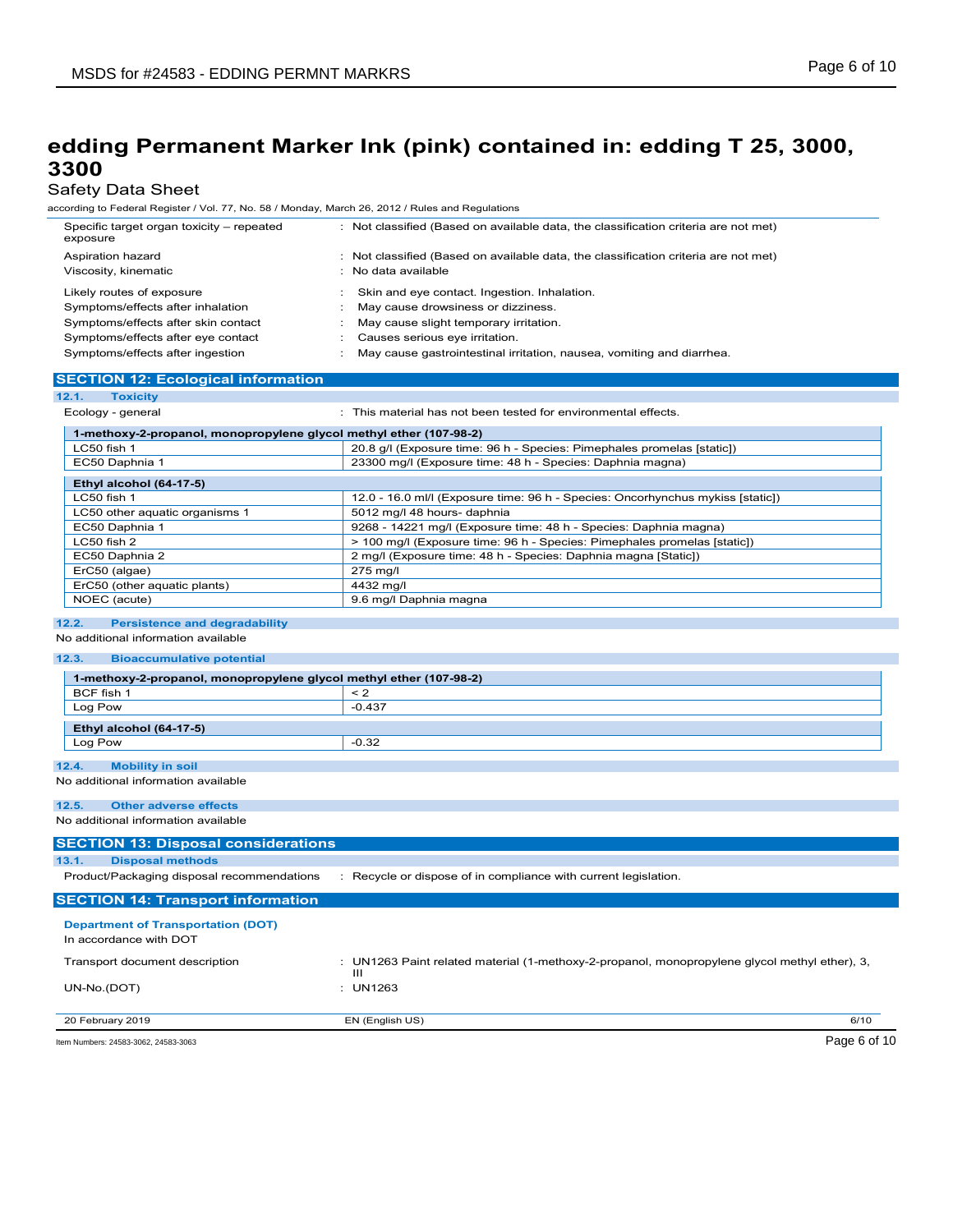# Safety Data Sheet

| according to Federal Register / Vol. 77, No. 58 / Monday, March 26, 2012 / Rules and Regulations |                                                                                                                                                                                                                                                                                                                                                                                                                                                                                                                                                                                                                                                                                                                                                                                                                                                                                                                                                                                                                                                                                                                                                                                                                                                                                                                                                                                                                                                                                                                                                                                                                                                                                                                                                                                                                                                                                                                 |
|--------------------------------------------------------------------------------------------------|-----------------------------------------------------------------------------------------------------------------------------------------------------------------------------------------------------------------------------------------------------------------------------------------------------------------------------------------------------------------------------------------------------------------------------------------------------------------------------------------------------------------------------------------------------------------------------------------------------------------------------------------------------------------------------------------------------------------------------------------------------------------------------------------------------------------------------------------------------------------------------------------------------------------------------------------------------------------------------------------------------------------------------------------------------------------------------------------------------------------------------------------------------------------------------------------------------------------------------------------------------------------------------------------------------------------------------------------------------------------------------------------------------------------------------------------------------------------------------------------------------------------------------------------------------------------------------------------------------------------------------------------------------------------------------------------------------------------------------------------------------------------------------------------------------------------------------------------------------------------------------------------------------------------|
| Proper Shipping Name (DOT)                                                                       | : Paint related material                                                                                                                                                                                                                                                                                                                                                                                                                                                                                                                                                                                                                                                                                                                                                                                                                                                                                                                                                                                                                                                                                                                                                                                                                                                                                                                                                                                                                                                                                                                                                                                                                                                                                                                                                                                                                                                                                        |
|                                                                                                  | 1-methoxy-2-propanol, monopropylene glycol methyl ether                                                                                                                                                                                                                                                                                                                                                                                                                                                                                                                                                                                                                                                                                                                                                                                                                                                                                                                                                                                                                                                                                                                                                                                                                                                                                                                                                                                                                                                                                                                                                                                                                                                                                                                                                                                                                                                         |
| Class (DOT)                                                                                      | : 3 - Class 3 - Flammable and combustible liquid 49 CFR 173.120                                                                                                                                                                                                                                                                                                                                                                                                                                                                                                                                                                                                                                                                                                                                                                                                                                                                                                                                                                                                                                                                                                                                                                                                                                                                                                                                                                                                                                                                                                                                                                                                                                                                                                                                                                                                                                                 |
| Packing group (DOT)                                                                              | : III - Minor Danger                                                                                                                                                                                                                                                                                                                                                                                                                                                                                                                                                                                                                                                                                                                                                                                                                                                                                                                                                                                                                                                                                                                                                                                                                                                                                                                                                                                                                                                                                                                                                                                                                                                                                                                                                                                                                                                                                            |
| Hazard labels (DOT)                                                                              | : 3 - Flammable liquid                                                                                                                                                                                                                                                                                                                                                                                                                                                                                                                                                                                                                                                                                                                                                                                                                                                                                                                                                                                                                                                                                                                                                                                                                                                                                                                                                                                                                                                                                                                                                                                                                                                                                                                                                                                                                                                                                          |
|                                                                                                  |                                                                                                                                                                                                                                                                                                                                                                                                                                                                                                                                                                                                                                                                                                                                                                                                                                                                                                                                                                                                                                                                                                                                                                                                                                                                                                                                                                                                                                                                                                                                                                                                                                                                                                                                                                                                                                                                                                                 |
| DOT Packaging Non Bulk (49 CFR 173.xxx)                                                          | : 173                                                                                                                                                                                                                                                                                                                                                                                                                                                                                                                                                                                                                                                                                                                                                                                                                                                                                                                                                                                                                                                                                                                                                                                                                                                                                                                                                                                                                                                                                                                                                                                                                                                                                                                                                                                                                                                                                                           |
| DOT Packaging Bulk (49 CFR 173.xxx)                                                              | 242<br>÷                                                                                                                                                                                                                                                                                                                                                                                                                                                                                                                                                                                                                                                                                                                                                                                                                                                                                                                                                                                                                                                                                                                                                                                                                                                                                                                                                                                                                                                                                                                                                                                                                                                                                                                                                                                                                                                                                                        |
| DOT Special Provisions (49 CFR 172.102)                                                          | 367 - For the purposes of documentation and package marking: a. The proper shipping name<br>"Paint related material" may be used for consignments of packages containing "Paint" and<br>"Paint related material" in the same package; b. The proper shipping name "Paint related<br>material, corrosive, flammable" may be used for consignments of packages containing "Paint,<br>corrosive, flammable" and "Paint related material, corrosive, flammable" in the same package;<br>c. The proper shipping name "Paint related material, flammable, corrosive" may be used for<br>consignments of packages containing "Paint, flammable, corrosive" and "Paint related material,<br>flammable, corrosive" in the same package; and d. The proper shipping name "Printing ink<br>related material" may be used for consignments of packages containing "Printing ink" and<br>"Printing ink related material" in the same package.<br>B1 - If the material has a flash point at or above 38 C (100 F) and below 93 C (200 F), then the<br>bulk packaging requirements of 173.241 of this subchapter are applicable. If the material has a<br>flash point of less than 38 C (100 F), then the bulk packaging requirements of 173.242 of this<br>subchapter are applicable.<br>B52 - Notwithstanding the provisions of 173.24b of this subchapter, non-reclosing pressure<br>relief devices are authorized on DOT 57 portable tanks.<br>B131 - When transported by highway, rail, or cargo vessel, waste Paint and Paint related<br>material (UN1263; PG II and PG III), when in plastic or metal inner packagings of not more than<br>26.5 L (7 gallons), are excepted from the marking requirements in §172.301(a) and (c) and the<br>labeling requirements in §172.400(a), when further packed in the following specification and<br>non-specification bulk outer packagings and under the following conditions: |
|                                                                                                  | a. Primary receptacles must conform to the general packaging requirements of subpart B of<br>part 173 of this subchapter and may not leak. If they do leak, they must be overpacked in<br>packagings conforming to the specification requirements of part 178 of this subchapter or in<br>salvage packagings conforming to the requirements in §173.12 of this subchapter.                                                                                                                                                                                                                                                                                                                                                                                                                                                                                                                                                                                                                                                                                                                                                                                                                                                                                                                                                                                                                                                                                                                                                                                                                                                                                                                                                                                                                                                                                                                                      |
|                                                                                                  | b. Primary receptacles must be further packed in non-specification bulk outer packagings such<br>as cubic yard boxes, plastic rigid-wall bulk containers, dump trailers, and roll-off containers.<br>Bulk outer packagings must be liquid tight through design or by the use of lining materials.                                                                                                                                                                                                                                                                                                                                                                                                                                                                                                                                                                                                                                                                                                                                                                                                                                                                                                                                                                                                                                                                                                                                                                                                                                                                                                                                                                                                                                                                                                                                                                                                               |
|                                                                                                  | c. Primary receptacles may also be further packed in specification bulk outer packagings.<br>Authorized specification bulk outer packagings are UN11G fiberboard intermediate bulk<br>containers (IBC) and UN13H4 woven plastic, coated and with liner flexible intermediate bulk<br>containers (FIBCs) meeting the Packing Group II performance level and lined with a plastic<br>liner of at least 6 mil thickness.                                                                                                                                                                                                                                                                                                                                                                                                                                                                                                                                                                                                                                                                                                                                                                                                                                                                                                                                                                                                                                                                                                                                                                                                                                                                                                                                                                                                                                                                                           |
|                                                                                                  | d. All inner packagings placed inside bulk outer packagings must be blocked and braced to<br>prevent movement during transportation that could cause the container to open or fall over.<br>Specification IBCs and FIBCs are to be secured to a pallet.<br>IB3 - Authorized IBCs: Metal (31A, 31B and 31N); Rigid plastics (31H1 and 31H2); Composite<br>(31HZ1 and 31HA2, 31HB2, 31HN2, 31HD2 and 31HH2). Additional Requirement: Only liquids<br>with a vapor pressure less than or equal to 110 kPa at 50 C (1.1 bar at 122 F), or 130 kPa at 55<br>C (1.3 bar at 131 F) are authorized, except for UN2672 (also see Special Provision IP8 in Table<br>2 for UN2672).<br>T2 - 1.5 178.274(d)(2) Normal 178.275(d)(3)<br>TP1 - The maximum degree of filling must not exceed the degree of filling determined by the<br>following: Degree of filling = $97/1 + a$ (tr - tf) Where: tr is the maximum mean bulk temperature<br>during transport, and if is the temperature in degrees celsius of the liquid during filling.<br>TP29 - A portable tank having a minimum test pressure of 1.5 bar (150.0 kPa) may be used<br>provided the calculated test pressure is 1.5 bar or less based on the MAWP of the hazardous<br>materials, as defined in 178.275 of this subchapter, where the test pressure is 1.5 times the                                                                                                                                                                                                                                                                                                                                                                                                                                                                                                                                                                                        |

Item Numbers: 24583-3062, 24583-3063 Page 7 of 10

MAWP.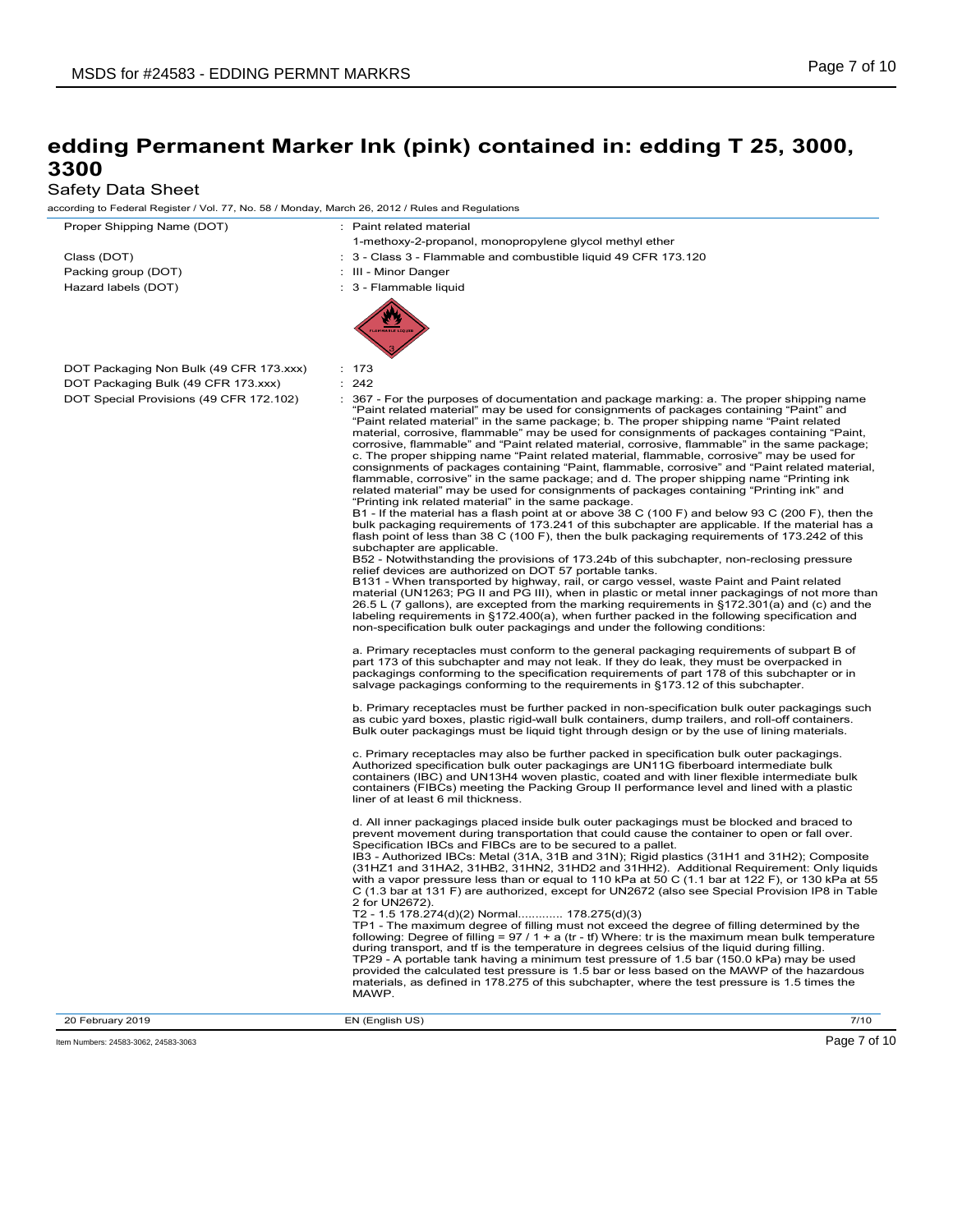## Safety Data Sheet

| according to Federal Register / Vol. 77, No. 58 / Monday, March 26, 2012 / Rules and Regulations |                                                                                                                                                                                                                                                                                                                                                                                                                                                                                                                                                                                                                                                                                                                                                                                                                                                                                                                                                                                                                                                                                                                                                                                                                                          |
|--------------------------------------------------------------------------------------------------|------------------------------------------------------------------------------------------------------------------------------------------------------------------------------------------------------------------------------------------------------------------------------------------------------------------------------------------------------------------------------------------------------------------------------------------------------------------------------------------------------------------------------------------------------------------------------------------------------------------------------------------------------------------------------------------------------------------------------------------------------------------------------------------------------------------------------------------------------------------------------------------------------------------------------------------------------------------------------------------------------------------------------------------------------------------------------------------------------------------------------------------------------------------------------------------------------------------------------------------|
| DOT Packaging Exceptions (49 CFR 173.xxx)                                                        | : 150                                                                                                                                                                                                                                                                                                                                                                                                                                                                                                                                                                                                                                                                                                                                                                                                                                                                                                                                                                                                                                                                                                                                                                                                                                    |
| DOT Quantity Limitations Passenger aircraft/rail : 60 L<br>(49 CFR 173.27)                       |                                                                                                                                                                                                                                                                                                                                                                                                                                                                                                                                                                                                                                                                                                                                                                                                                                                                                                                                                                                                                                                                                                                                                                                                                                          |
| DOT Quantity Limitations Cargo aircraft only (49 : 220 L<br>CFR 175.75)                          |                                                                                                                                                                                                                                                                                                                                                                                                                                                                                                                                                                                                                                                                                                                                                                                                                                                                                                                                                                                                                                                                                                                                                                                                                                          |
| DOT Vessel Stowage Location                                                                      | : A - The material may be stowed "on deck" or "under deck" on a cargo vessel and on a<br>passenger vessel.                                                                                                                                                                                                                                                                                                                                                                                                                                                                                                                                                                                                                                                                                                                                                                                                                                                                                                                                                                                                                                                                                                                               |
| Emergency Response Guide (ERG) Number                                                            | : 128                                                                                                                                                                                                                                                                                                                                                                                                                                                                                                                                                                                                                                                                                                                                                                                                                                                                                                                                                                                                                                                                                                                                                                                                                                    |
| Other information                                                                                | : No supplementary information available.                                                                                                                                                                                                                                                                                                                                                                                                                                                                                                                                                                                                                                                                                                                                                                                                                                                                                                                                                                                                                                                                                                                                                                                                |
| <b>Transportation of Dangerous Goods</b>                                                         |                                                                                                                                                                                                                                                                                                                                                                                                                                                                                                                                                                                                                                                                                                                                                                                                                                                                                                                                                                                                                                                                                                                                                                                                                                          |
| Transport document description                                                                   | : UN1263 PAINT RELATED MATERIAL (1-methoxy-2-propanol, monopropylene glycol methyl<br>ether), 3, III                                                                                                                                                                                                                                                                                                                                                                                                                                                                                                                                                                                                                                                                                                                                                                                                                                                                                                                                                                                                                                                                                                                                     |
| UN-No. (TDG)                                                                                     | : UN1263                                                                                                                                                                                                                                                                                                                                                                                                                                                                                                                                                                                                                                                                                                                                                                                                                                                                                                                                                                                                                                                                                                                                                                                                                                 |
| Proper Shipping Name (Transportation of<br>Dangerous Goods)                                      | : PAINT RELATED MATERIAL                                                                                                                                                                                                                                                                                                                                                                                                                                                                                                                                                                                                                                                                                                                                                                                                                                                                                                                                                                                                                                                                                                                                                                                                                 |
| <b>TDG Primary Hazard Classes</b>                                                                | : 3 - Class 3 - Flammable Liquids                                                                                                                                                                                                                                                                                                                                                                                                                                                                                                                                                                                                                                                                                                                                                                                                                                                                                                                                                                                                                                                                                                                                                                                                        |
| Packing group                                                                                    | : III - Minor Danger                                                                                                                                                                                                                                                                                                                                                                                                                                                                                                                                                                                                                                                                                                                                                                                                                                                                                                                                                                                                                                                                                                                                                                                                                     |
| <b>TDG Special Provisions</b>                                                                    | : 59 - Substances that are listed by name in Schedule 1 must not be transported under this<br>shipping name. Substances transported under this shipping name may contain not more than<br>20 per cent nitrocellulose if the nitrocellulose contains not more than 12.6 per cent nitrogen (by<br>dry mass), 142 - The following shipping names may be used to meet the requirements of Part 3<br>(Documentation) and Part 4 (Dangerous Goods Safety Marks) when these dangerous goods<br>are offered for transport in the same means of containment: (a)"PAINT RELATED MATERIAL"<br>may be used for a means of containment containing both paint and paint related material;<br>(b) PAINT RELATED MATERIAL, CORROSIVE, FLAMMABLE" may be used for a means of<br>containment containing both paint, corrosive, flammable, and paint related material, corrosive,<br>flammable; (c)"PAINT RELATED MATERIAL, FLAMMABLE, CORROSIVE" may be used for a<br>means of containment containing both paint, flammable, corrosive, and paint related material,<br>flammable, corrosive; and (d)"PRINTING INK RELATED MATERIAL" may be used for a means<br>of containment containing both printing ink and printing ink related material. SOR/2014-306 |
| Explosive Limit and Limited Quantity Index                                                       | : 5L                                                                                                                                                                                                                                                                                                                                                                                                                                                                                                                                                                                                                                                                                                                                                                                                                                                                                                                                                                                                                                                                                                                                                                                                                                     |
| Passenger Carrying Road Vehicle or Passenger : 60 L<br>Carrying Railway Vehicle Index            |                                                                                                                                                                                                                                                                                                                                                                                                                                                                                                                                                                                                                                                                                                                                                                                                                                                                                                                                                                                                                                                                                                                                                                                                                                          |
| <b>Transport by sea</b>                                                                          |                                                                                                                                                                                                                                                                                                                                                                                                                                                                                                                                                                                                                                                                                                                                                                                                                                                                                                                                                                                                                                                                                                                                                                                                                                          |
| Transport document description (IMDG)                                                            | : UN 1263 PAINT RELATED MATERIAL (1-methoxy-2-propanol; monopropylene glycol methyl<br>ether), 3, III                                                                                                                                                                                                                                                                                                                                                                                                                                                                                                                                                                                                                                                                                                                                                                                                                                                                                                                                                                                                                                                                                                                                    |
| UN-No. (IMDG)                                                                                    | : 1263                                                                                                                                                                                                                                                                                                                                                                                                                                                                                                                                                                                                                                                                                                                                                                                                                                                                                                                                                                                                                                                                                                                                                                                                                                   |
| Proper Shipping Name (IMDG)                                                                      | : PAINT RELATED MATERIAL                                                                                                                                                                                                                                                                                                                                                                                                                                                                                                                                                                                                                                                                                                                                                                                                                                                                                                                                                                                                                                                                                                                                                                                                                 |
| Class (IMDG)                                                                                     | : 3 - Flammable liquids                                                                                                                                                                                                                                                                                                                                                                                                                                                                                                                                                                                                                                                                                                                                                                                                                                                                                                                                                                                                                                                                                                                                                                                                                  |
| Packing group (IMDG)                                                                             | : III - substances presenting low danger                                                                                                                                                                                                                                                                                                                                                                                                                                                                                                                                                                                                                                                                                                                                                                                                                                                                                                                                                                                                                                                                                                                                                                                                 |
| Limited quantities (IMDG)                                                                        | : 5L                                                                                                                                                                                                                                                                                                                                                                                                                                                                                                                                                                                                                                                                                                                                                                                                                                                                                                                                                                                                                                                                                                                                                                                                                                     |
| <b>Air transport</b>                                                                             |                                                                                                                                                                                                                                                                                                                                                                                                                                                                                                                                                                                                                                                                                                                                                                                                                                                                                                                                                                                                                                                                                                                                                                                                                                          |
| Transport document description (IATA)                                                            | : UN 1263 Paint (1-methoxy-2-propanol, monopropylene glycol methyl ether), 3, III                                                                                                                                                                                                                                                                                                                                                                                                                                                                                                                                                                                                                                                                                                                                                                                                                                                                                                                                                                                                                                                                                                                                                        |
| UN-No. (IATA)                                                                                    | : 1263                                                                                                                                                                                                                                                                                                                                                                                                                                                                                                                                                                                                                                                                                                                                                                                                                                                                                                                                                                                                                                                                                                                                                                                                                                   |
| Proper Shipping Name (IATA)                                                                      | : Paint                                                                                                                                                                                                                                                                                                                                                                                                                                                                                                                                                                                                                                                                                                                                                                                                                                                                                                                                                                                                                                                                                                                                                                                                                                  |
| Class (IATA)                                                                                     | : 3 - Flammable Liquids                                                                                                                                                                                                                                                                                                                                                                                                                                                                                                                                                                                                                                                                                                                                                                                                                                                                                                                                                                                                                                                                                                                                                                                                                  |
| Packing group (IATA)                                                                             | : III - Minor Danger                                                                                                                                                                                                                                                                                                                                                                                                                                                                                                                                                                                                                                                                                                                                                                                                                                                                                                                                                                                                                                                                                                                                                                                                                     |
|                                                                                                  |                                                                                                                                                                                                                                                                                                                                                                                                                                                                                                                                                                                                                                                                                                                                                                                                                                                                                                                                                                                                                                                                                                                                                                                                                                          |
| <b>SECTION 15: Regulatory information</b><br>15.1. US Federal regulations                        |                                                                                                                                                                                                                                                                                                                                                                                                                                                                                                                                                                                                                                                                                                                                                                                                                                                                                                                                                                                                                                                                                                                                                                                                                                          |
|                                                                                                  |                                                                                                                                                                                                                                                                                                                                                                                                                                                                                                                                                                                                                                                                                                                                                                                                                                                                                                                                                                                                                                                                                                                                                                                                                                          |

**1-methoxy-2-propanol, monopropylene glycol methyl ether (107-98-2)** Listed on the United States TSCA (Toxic Substances Control Act) inventory

20 February 2019 EN (English US) 8/10 Item Numbers: 24583-3062, 24583-3063 Page 8 of 10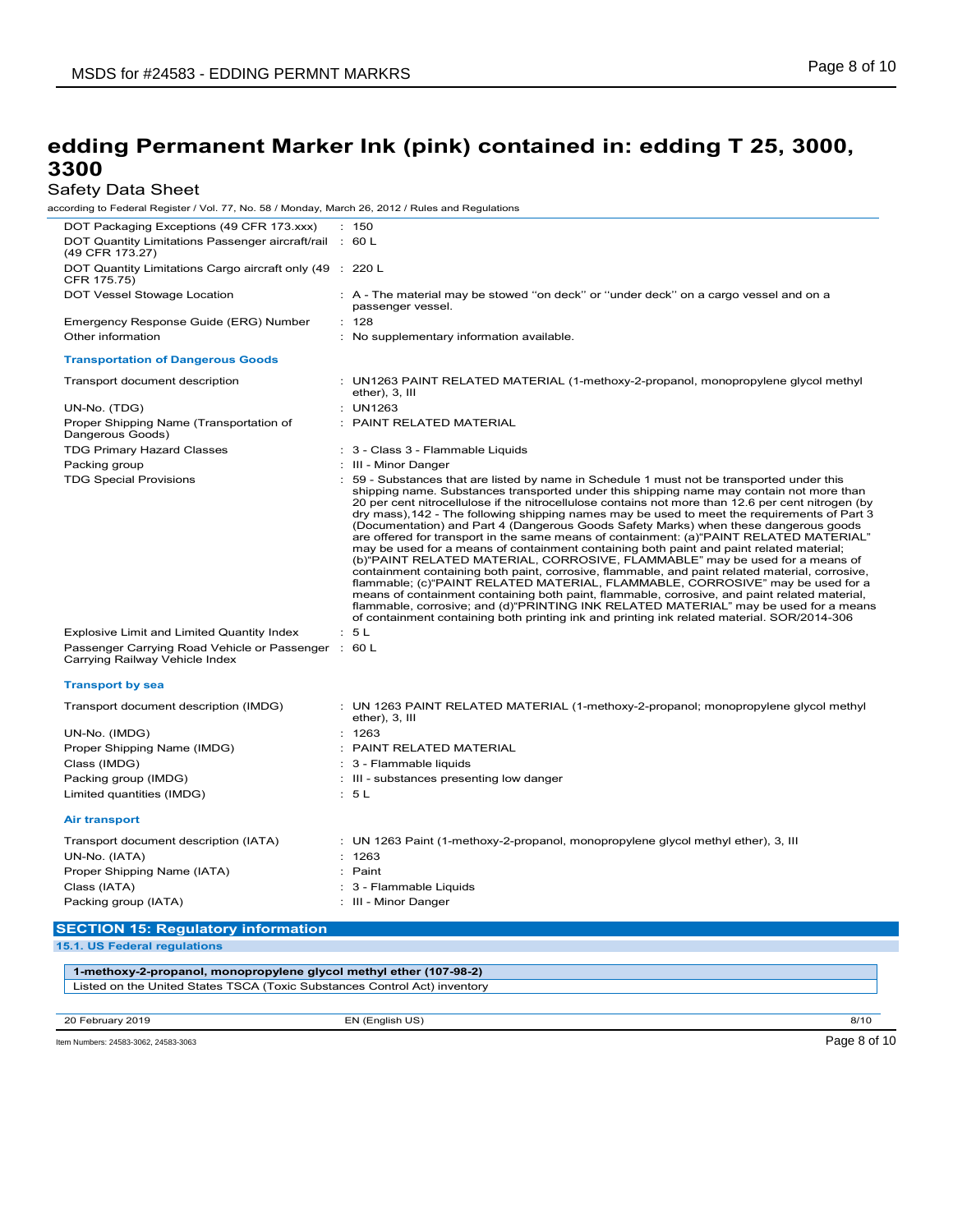### Safety Data Sheet

according to Federal Register / Vol. 77, No. 58 / Monday, March 26, 2012 / Rules and Regulations

| Ethyl alcohol (64-17-5)                                                                                |                                                                                                                                           |  |  |
|--------------------------------------------------------------------------------------------------------|-------------------------------------------------------------------------------------------------------------------------------------------|--|--|
| Listed on the United States TSCA (Toxic Substances Control Act) inventory                              |                                                                                                                                           |  |  |
| Xanthylium, 9-[2-(ethoxycarbonyl)phenyl]-3,6-bis(ethylamino)-2,7-dimethyl-, ethyl sulfate (26694-69-9) |                                                                                                                                           |  |  |
| Listed on the United States TSCA (Toxic Substances Control Act) inventory                              |                                                                                                                                           |  |  |
| EPA TSCA Regulatory Flag                                                                               | PMN - PMN - indicates a commenced PMN substance.<br>S - S - indicates a substance that is identified in a final Significant New Use Rule. |  |  |

#### **15.2. International regulations**

**CANADA**

#### **1-methoxy-2-propanol, monopropylene glycol methyl ether (107-98-2)** Listed on the Canadian DSL (Domestic Substances List) **Ethyl alcohol (64-17-5)** Listed on the Canadian DSL (Domestic Substances List) **Xanthylium, 9-[2-(ethoxycarbonyl)phenyl]-3,6-bis(ethylamino)-2,7-dimethyl-, ethyl sulfate (26694-69-9)** Listed on the Canadian DSL (Domestic Substances List) **EU-Regulations 1-methoxy-2-propanol, monopropylene glycol methyl ether (107-98-2)** Listed on the EEC inventory EINECS (European Inventory of Existing Commercial Chemical Substances) **Amines, rosin, compounds with 9-(2-carboxyphenyl)-3,6-bis(diethylamino)xanthylium chloride and disodium hydrogen bis[4-[(4,5 dihydro-3-methyl-5-oxo-1-phenyl-1H-pyrazol-4-yl)azo]-3-hydroxy-1-naphthalenesulfonato(3-)]chromate(3-) (97862-65-2)** Listed on the EEC inventory EINECS (European Inventory of Existing Commercial Chemical Substances) **Ethyl alcohol (64-17-5)** Listed on the EEC inventory EINECS (European Inventory of Existing Commercial Chemical Substances) **Xanthylium, 9-[2-(ethoxycarbonyl)phenyl]-3,6-bis(ethylamino)-2,7-dimethyl-, ethyl sulfate (26694-69-9)** Listed on the EEC inventory EINECS (European Inventory of Existing Commercial Chemical Substances) **National regulations 1-methoxy-2-propanol, monopropylene glycol methyl ether (107-98-2)** Listed on the AICS (Australian Inventory of Chemical Substances) Listed on IECSC (Inventory of Existing Chemical Substances Produced or Imported in China) Listed on the Japanese ENCS (Existing & New Chemical Substances) inventory Listed on the Japanese ISHL (Industrial Safety and Health Law) Listed on the Korean ECL (Existing Chemicals List) Listed on NZIoC (New Zealand Inventory of Chemicals) Listed on PICCS (Philippines Inventory of Chemicals and Chemical Substances) Listed on INSQ (Mexican National Inventory of Chemical Substances) Listed on the TCSI (Taiwan Chemical Substance Inventory) **Amines, rosin, compounds with 9-(2-carboxyphenyl)-3,6-bis(diethylamino)xanthylium chloride and disodium hydrogen bis[4-[(4,5 dihydro-3-methyl-5-oxo-1-phenyl-1H-pyrazol-4-yl)azo]-3-hydroxy-1-naphthalenesulfonato(3-)]chromate(3-) (97862-65-2)** Listed on IECSC (Inventory of Existing Chemical Substances Produced or Imported in China) Listed on NZIoC (New Zealand Inventory of Chemicals) Listed on PICCS (Philippines Inventory of Chemicals and Chemical Substances) Listed on the TCSI (Taiwan Chemical Substance Inventory) **Ethyl alcohol (64-17-5)** Listed on IARC (International Agency for Research on Cancer) Listed on the AICS (Australian Inventory of Chemical Substances) Listed on IECSC (Inventory of Existing Chemical Substances Produced or Imported in China) Listed on the Japanese ENCS (Existing & New Chemical Substances) inventory Listed on the Japanese ISHL (Industrial Safety and Health Law) Listed on the Korean ECL (Existing Chemicals List) Listed on NZIoC (New Zealand Inventory of Chemicals) Listed on PICCS (Philippines Inventory of Chemicals and Chemical Substances) Listed on INSQ (Mexican National Inventory of Chemical Substances) Listed on the TCSI (Taiwan Chemical Substance Inventory)

20 February 2019 EN (English US) 9/10